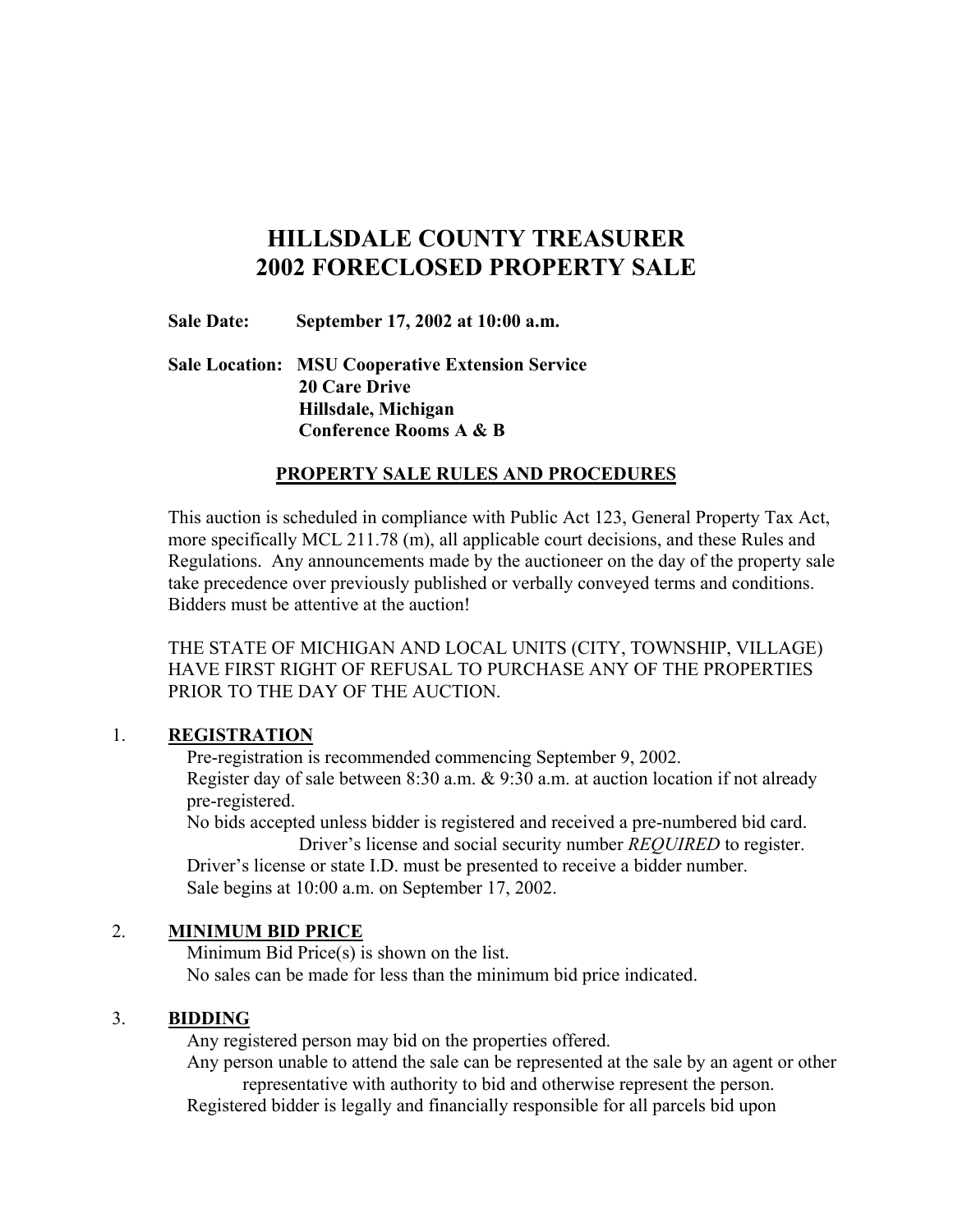#### whether

representing ones self or acting as an agent.

 Each sale unit will be offered separately and in the order appearing on the list. Each sale will be awarded to the individual bidding the highest amount, equal to or greater than the minimum bid.

*An oral bid accepted at public auction is a legal and binding contract to purchase a parcel.*

*No sealed bids will be accepted and the Hillsdale County Treasurer reserves the right to reject any or all bids. BIDS WILL BE ACCEPTED IN INCREMENTS OF \$25.00 OR MORE STARTING WITH THE INDICATED MINIMUM BID. ONCE THE BID IS \$5,000.00 OR MORE, ALL BIDS MUST BE IN INCREMENTS OF \$100.00 OR MORE. Bids must be in whole dollar amounts.*

# 4. **TERMS OF SALE**

Properties are sold on an as-is basis.

 A down payment of 10% is required on all parcels that are not paid in full on the day of the sale.

Full purchase price must be paid by 4:00 p.m. on September 18, 2002.

Bidder is responsible to already have acceptable funds available for payment.

Only Cash or Cashier's Checks accepted as payment.

**NO** personal checks, business checks, money orders or charge cards will be accepted.

All pre-issued cashier's checks should be made payable to the bidder, and may be signed over to the Hillsdale County Treasurer for successful purchases. The Hillsdale County Treasurer will issue checks back to buyers who owe less than the amount of the pre-prepared cashier's checks. Cashier's checks retrieved for the exact amount during

the

auction should be made payable to the Hillsdale County Treasurer. All monies paid and all properties bid upon will be forfeited if the purchaser fails to consummate any part of any purchase by 4:00 p.m. September 18, 2002. Bidders who fail to consummate a purchase by 4:00 p.m. September 18, 2002 will be banned from bidding at all future county land auctions.

# **THE COUNTY TREASURER RESERVES THE RIGHT TO CANCEL THE SALE, AT ANY TIME.**

*Any announcements made by the auctioneer on the day of the sale take precedence over previously published or verbally conveyed terms and conditions. Bidders must be attentive at the auction!*

# *5.* **PROPERTIES OFFERED**

The properties were foreclosed for delinquent real property taxes and are offered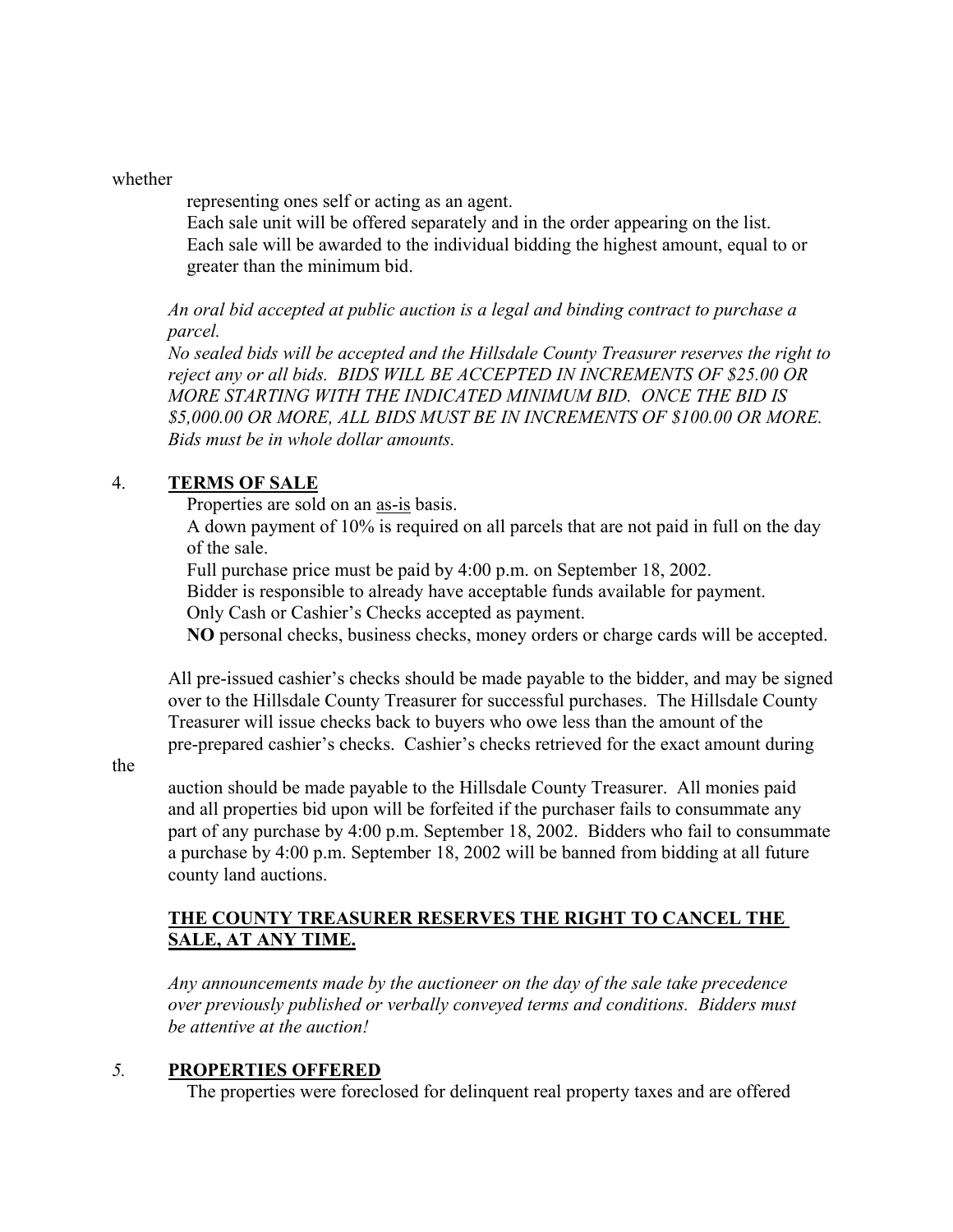for sale as required by state law and order of the Circuit Court for the 1st Circuit.

Under state law:

- \* Redemption rights to the properties have expired.
- \* All prior recorded and unrecorded interest in the properties were extinguished by court order, except visible or recorded easements or rights-of-way, private deed restrictions, or certain other restrictions or governmental interest in the properties imposed by the State of Michigan.
- \* All liens against the properties under Michigan law, except for future installments of special assessments and certain liens recorded by the State of Michigan were cancelled.
- \* Subject to these exceptions, fee simple title to the properties has vested in the Hillsdale County Treasurer.

 The properties are offered for sale as-is. The Hillsdale County Treasurer makes no representations or claims regarding the property, including, but not limited to, fitness for purpose, ingress/egress conditions, covenants, or restrictions.

 The properties remain subject to any applicable state, county or local zoning or building codes or ordinances.

 The Hillsdale County Treasurer does not guarantee the usability or access to any of the properties. It is the responsibility of prospective purchasers to do their own research as to the use of the properties for their intended purpose and to make a personal inspection of the property to determine if it will be suitable for the purpose for which it is being purchased. Occupied structures may not be entered without the occupant's permission. Secured vacant structures may not be entered.

 The properties may be subject to flooding. Any new construction or reconstruction should be elevated above the 100-year flood plain. Also, any filling, dredging or other permanent construction below the ordinary high-water mark of the water body involved, or earth change may be subject to restrictions under state law. The properties may also be subject to wetlands protection under Part 303 the Natural Resources and Environmental Protection Act, 1994 PA 451, as amended.

# 6. **PURCHASE CERTIFICATES**

 Successful bidders will be issued a receipt for their purchases, upon payment. Purchasers will be entitled to deeds for the property descriptions identified by the assigned sale unit numbers noted on the purchase certificates.

# 7. **TITLE BEING CONVEYED**

## **Quitclaim deeds will be issued conveying only such title vested in the County Treasurer through tax foreclosure under state law.**

Title insurance companies may or may not issue title insurance on properties purchased at this sale.

County Treasurer makes no representation as to the availability of title insurance.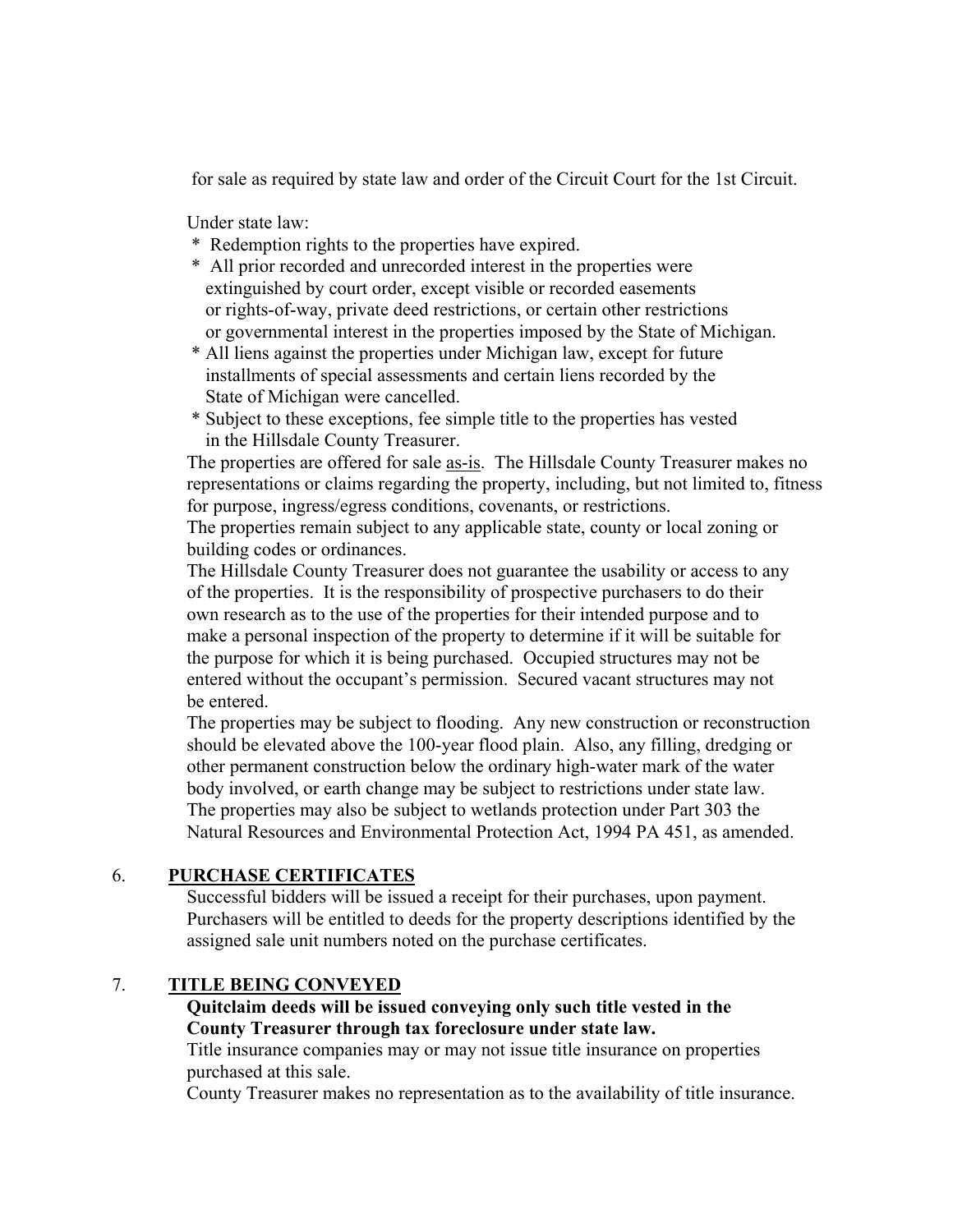## UNAVAILABILITY OF TITLE INSURANCE IS NOT A GROUNDS FOR RECONVEYANCE TO THE COUNTY TREASURER.

 After purchase, a purchaser may incur legal costs for a quiet title action to satisfy the requirements of title insurance companies in order to obtain title Insurance.

#### 8. **DEFERRED ASSESSMENTS AND DISCLOSURES**

 Deferred assessments that are reported to the County Treasurer when it acquires title to tax-reverted parcels are included in the minimum bids. Purchasers may be responsible for deferred assessments that were not reported to the County Treasurer.

# 9. **POSSESSION OF PROPERTY**

 No purchaser should take physical possession of any property bid upon at this sale until a deed has been executed and delivered to the purchaser. Steps should be taken to protect your equity in property purchased by securing vacant structures against enty and obtaining (homeowners) insurance for occupied property.

 Buyers are responsible for contacting local units of government to prevent possible demolition of structures situated on parcels.

Buyers are responsible for eviction of anyone currently occupying the property.

# 10. **CONDITIONS**

 Purchaser accepts the premises in its present **as-is** condition, and releases the Hillsdale County Treasurer from all liability whatsoever arising from any condition of the premises, whether now known or subsequently discovered, Including but not limited to all claims based on environmental contamination of the premises.

**A person who acquires property that is contaminated (a facility pursuant to Section 20101 (1) (I) of the Natural Resources and Environmental Protection Act (NREPA)**, **1994**, **P.A. 451, as amended) as a result of release (s) of a hazardous substances(s) may become liable for all costs of cleaning up the property and any other properties impacted by the release(s). Liability may be imposed upon the person acquiring the property even in the absence of any personal responsibility for, or knowledge of, the release. Protection from such liability may be obtained by conducting a Baseline Environmental Assessment (BEA) as provided for under Section 20126(1) © of NREPA. However, the BEA must be conducted prior to or within 45 days of the earliest date of purchase or occupancy of the property. Persons who acquire contaminated property may have due care obligations under Section 20107 a of NREPA even if they conduct a BEA and are not liable for the contamination.**